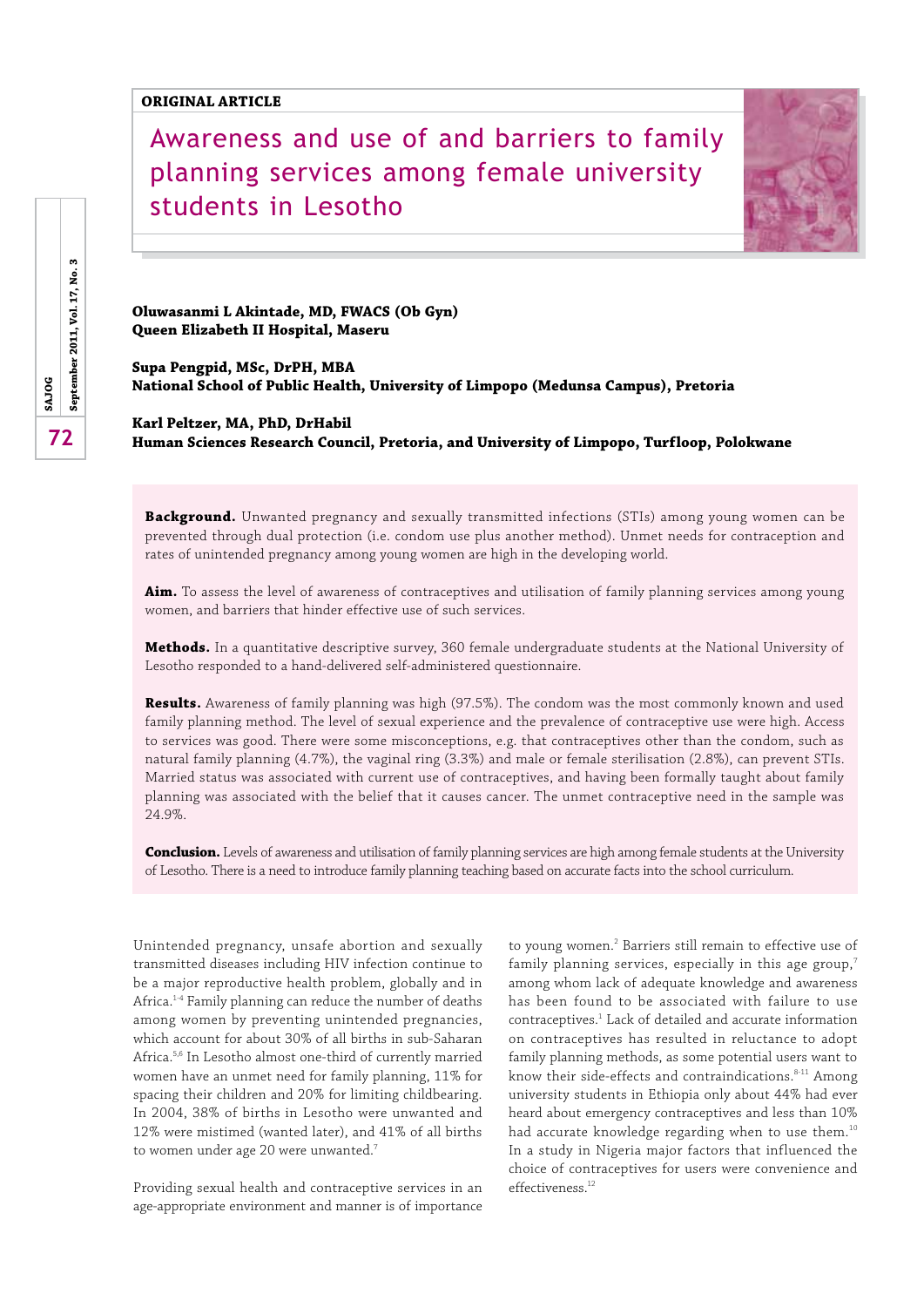Comprehensive sex education is often lacking and contraceptive use remains low among adolescents and young women.<sup>13</sup> The majority of sexually active adolescents and young women do not always use a condom.14 The needs of young adults in this regard should be met by providing access to basic reproductive health information and youth-friendly services that will enable them to take control of reproductive health decisions.15 Access to contraceptive services, including emergency contraception, will prevent the consequences of unprotected sexual intercourse such as unintended pregnancy and unsafe abortion.<sup>10</sup>

The aim of this study was to assess the level of awareness of contraceptives and utilisation of family planning services among young women in Lesotho, and barriers that hinder effective use of such services.

# Method

# **Sample and procedure**

The research design was a quantitative descriptive survey in which 363 female undergraduate students aged 18 years and over (mean age 22.6 years, standard deviation 3.4 years, range 18 - 40 years) from four randomly selected faculties (education, health sciences, humanities and social sciences) of the National University of Lesotho responded to a self-administered structured questionnaire. A simple and systematic random sampling was used to select participants for the study. Foreign students were excluded. The questionnaires were administered at all 8 female student halls of residence. A sampling interval of 3 was used. We also located sites where off-campus students were concentrated and administered the questionnaire to them, following a similar procedure.

Ethical clearance and approval to conduct this research was obtained from the Research, Ethics and Publication Committee of the National School of Public Health, University of Limpopo, the Medunsa Research Ethics Committee, MREC/PH/32/2009: PG, and the National University of Lesotho. Informed consent was obtained from study participants.

### **Measure**

The structured questionnaire included five sections. Section A included 6 items on socio-demographic characteristics. Section B had 10 items on awareness and knowledge of contraceptives and family planning (e.g. 'Have you had any formal (classroom) teaching on family planning throughout your years of schooling?' and 'Which family planning method/s can prevent sexually transmitted infections and HIV/AIDS?'). Section C (12 items) explored the attitudes of participants to contraceptives and family planning (e.g. 'Practising family planning is associated with … Having a happy family'). Response options in this section ranged from 1 = strongly agree to 5 = strongly disagree. Section D (9 items) covered experience with the use of family planning methods and services (e.g. 'Are you or your partner currently using

any family planning method?'), and section E (16 items) covered barriers to family planning services (e.g. 'Have you ever been turned away/refused services by a family planning provider during working hours for any reason?').

The design of the instrument was guided by findings reported in the literature. The content validity of the questionnaire was ensured by using standardised reproductive health tools as a guide while preparing the questionnaire and through consultation with a senior researcher. The questionnaire was pre-tested with 20 university students (they were excluded from the study) and refined according to feedback.

# **Data analysis**

Of 400 questionnaires distributed 363 were returned, giving a response rate of 90.8%. When the returned questionnaires were checked for completeness 3 were found to have missing pages, leaving 360 available for analysis. Epi Info was used for descriptive and chi-square statistics.

# Results **Sample characteristics**

### Of the 360 female students whose responses were analysed, the majority (68.1%) were between 20 and 25 years old. More than three-quarters (78.6%) were single, and almost all were Christians (96.1%) and black Africans (97.8%). Over two-thirds of the participants had four or fewer siblings; 35% had one or two siblings, while 35.8% had three or four siblings (Table I).

# **Awareness of contraceptives and family planning**

Awareness of contraceptives and family planning was 97.5% among respondents. The majority of the respondents (69.4%) had come to know about family planning while they were in the secondary school level of education. The most common first source of information about contraceptives and family planning was classroom discussion and teaching (57.8%), while the Internet was the least common first source (4.4%). Other sources of family planning information included health workers/ hospitals, mass media, friends and relatives. More than half of the participants (55.8%) had had classroom teaching on family planning at one or more stages of their education. Secondary school was the most common level of classroom teaching, followed by the tertiary level of education and primary school. The majority of the respondents (92.8%) felt that contraceptive use and family planning should be taught in the classroom as part of the normal education curriculum. Approximately equal proportions of respondents thought that family planning should be taught at primary (43.1%) and secondary school (44.7%) (Table II).

# **Knowledge of contraceptive methods**

Almost all the participants (99.2%) had knowledge of at least one modern contraceptive method. The most common methods known about were condoms (95.0%), the Pill (79.2%), injectables (75.6%) and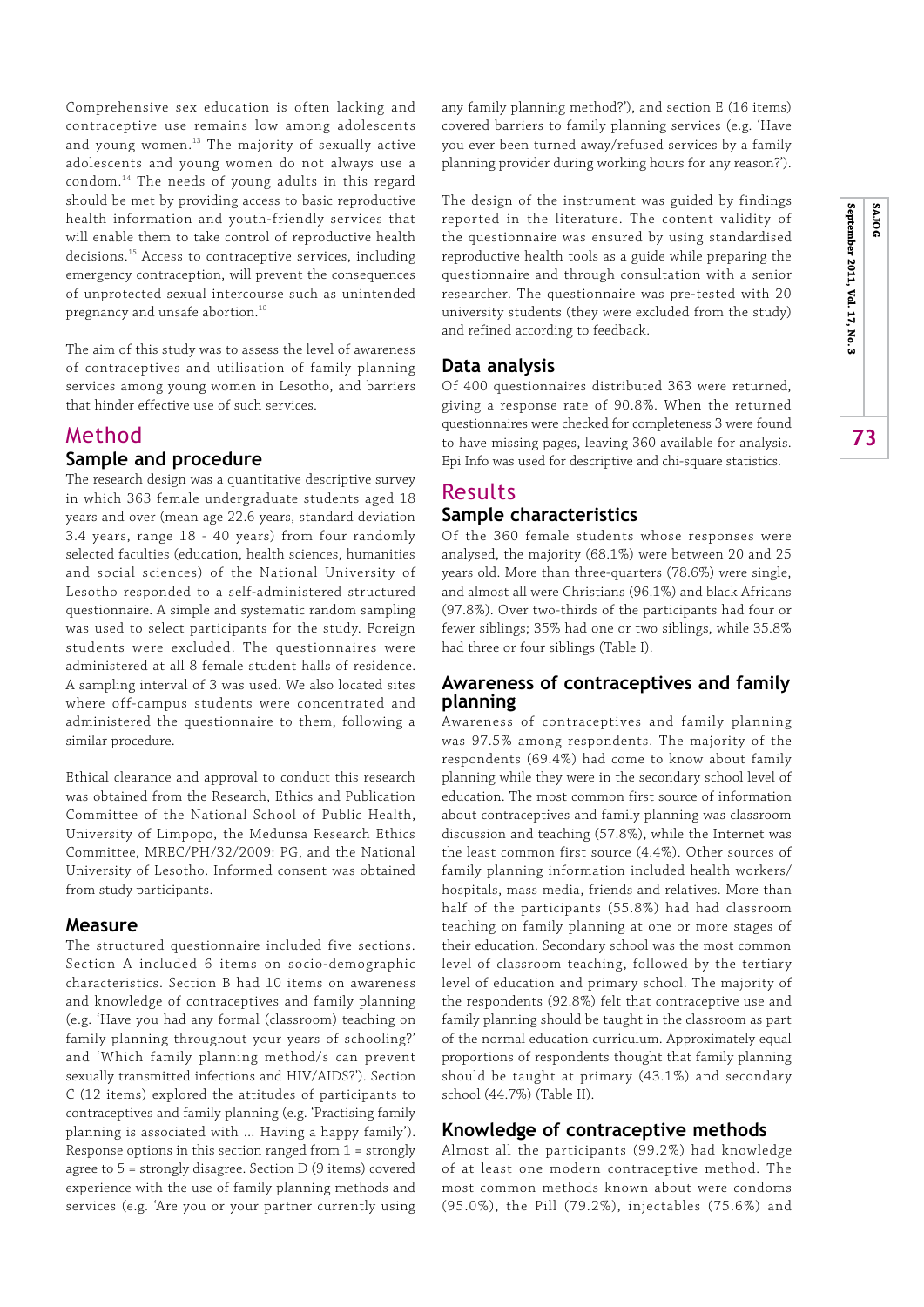|                  | students at the National University of Lesotho<br>who completed the study questionnaire $(N=360)$ |               |               |
|------------------|---------------------------------------------------------------------------------------------------|---------------|---------------|
| <b>Variables</b> |                                                                                                   | N             | %             |
| Age (yrs)        | <20                                                                                               | 55            | 15.3          |
|                  | $20 - 25$                                                                                         | 245           | 68.1          |
|                  | $26 - 30$                                                                                         | 45            | 12.5          |
|                  | $31 - 35$                                                                                         | 6             | 1.7           |
|                  | >35                                                                                               | $\mathcal{P}$ | $0.6^{\circ}$ |
| Faculty          | Education                                                                                         | 110           | 30.6          |
|                  | Health sciences                                                                                   | 55            | 15.3          |
|                  | Humanities                                                                                        | 54            | 15.0          |
|                  | Social sciences                                                                                   | 141           | 39.2          |
| Marital status   | Single                                                                                            | 283           | 78.6          |
|                  | Married                                                                                           | 70            | 19.4          |
|                  | Separated/divorced                                                                                | 4             | 1.1           |
|                  | Widow                                                                                             | $\mathcal{P}$ | 0.6           |
| Religion         | Christianity                                                                                      | 346           | 96.1          |
|                  | Islam                                                                                             | 2             | 0.6           |
|                  | Traditional                                                                                       | 5             | 1.4           |
|                  | Other                                                                                             | 6             | 1.7           |
| Ethnic group     | Black African                                                                                     | 352           | 97.8          |
|                  | White African                                                                                     | 3             | 0.8           |
|                  | Other                                                                                             | 1.            | 0.3           |
| Siblings         | $1 - 2$                                                                                           | 126           | 35.0          |
|                  | $3 - 4$                                                                                           | 129           | 35.8          |
|                  | $5 - 6$                                                                                           | 54            | 15.0          |
|                  | >7                                                                                                | 20            | 5.6           |
|                  | None or not stated                                                                                | 31            | 8.6           |
|                  |                                                                                                   |               |               |

**Table I. Socio-demographic characteristics of female** 

emergency contraceptive pills (61.4%), while the least known methods were the dermal patch (9.7%) and lactational amenorrhoea (10.8%) (Table III). Almost all the participants (96.7%) knew that condoms prevent sexually transmitted infections (STIs), including HIV, but some had the misconceptions that other contraceptives such as natural family planning (4.7%), the vaginal ring (3.3%) and male/female sterilisation (2.8%) can prevent STIs.

# **Attitudes towards family planning**

The majority of the respondents correctly indicated the following as benefits of family planning: control of birth and child spacing (85.8%) and prevention of unplanned or unwanted pregnancy (93.6%). With regard to perceived negative effects of family planning use, half of the respondents (50.3%) believed that it could enhance unfaithfulness among married women, 40.6% that contraceptives are unreliable, 23.6% that they cause cancer, and 17.3% that family planning decreases sexual pleasure. The majority had positive attitudes towards family planning overall, agreeing with the following statements in rank order of frequency: 'Couples care for one another' (86.2%), 'Improves standard of living'

| Table II.                | <b>Awareness of contraceptives and family</b><br>planning among female students of the National<br><b>University of Lesotho (N=360)</b> |      |      |
|--------------------------|-----------------------------------------------------------------------------------------------------------------------------------------|------|------|
| <b>Variables</b>         |                                                                                                                                         | N    | %    |
|                          | Aware of contraceptives                                                                                                                 | 351  | 97.5 |
| control                  | Family planning use for birth                                                                                                           | 349  | 96.9 |
|                          | Level of education at which subjects<br>came to know about family planning                                                              |      |      |
| Primary                  |                                                                                                                                         | 55   | 15.3 |
| Secondary                |                                                                                                                                         | 250  | 69.4 |
| Tertiary                 |                                                                                                                                         | 46   | 12.8 |
| planning                 | Sources of information on family                                                                                                        |      |      |
|                          | Hospital/health workers                                                                                                                 | 103  | 28.6 |
| Mass media               |                                                                                                                                         | 172  | 478  |
| Internet                 |                                                                                                                                         | 16   | 4.4  |
|                          | Friends/relatives                                                                                                                       | 169  | 46.9 |
| Classroom                |                                                                                                                                         | 208  | 57.8 |
|                          | Formal class teaching                                                                                                                   | 201  | 55.8 |
| Level of formal teaching |                                                                                                                                         |      |      |
| Primary                  |                                                                                                                                         | 21   | 5.8  |
| Secondary                |                                                                                                                                         | 151  | 41.9 |
| Tertiary                 |                                                                                                                                         | 33   | 9.2  |
|                          | Schools should teach family planning                                                                                                    | 334  | 92.8 |
|                          | Level of education at which family<br>planning should be taught                                                                         |      |      |
| Primary                  |                                                                                                                                         | 1.55 | 43.1 |
| Secondary                |                                                                                                                                         | 161  | 44.7 |
| Tertiary                 |                                                                                                                                         | 21   | 5.8  |

#### **Table III. Knowledge of contraceptive methods among female students of the National University of Lesotho (***N***=360)**

|                         | Affirmative responses |      |  |
|-------------------------|-----------------------|------|--|
| <b>Variables</b>        | N                     | %    |  |
| Oral pills              | 285                   | 79.2 |  |
| Injectables             | 272                   | 75.6 |  |
| Intra-uterine device    | 135                   | 37.5 |  |
| Implants                | 94                    | 26.1 |  |
| Condom                  | 342                   | 95.0 |  |
| Spermicides             | 116                   | 32.2 |  |
| Emergency pills         | 221                   | 61.4 |  |
| Dermal patch            | 35                    | 9.7  |  |
| Vaginal ring            | 88                    | 24.4 |  |
| Lactational amenorrhoea | 39                    | 10.8 |  |
| Female sterilisation    | 147                   | 40.8 |  |
| Male sterilisation      | 141                   | 39.2 |  |
| Natural family planning | 164                   | 45.6 |  |
| Don't know any          | 3                     | 0.8  |  |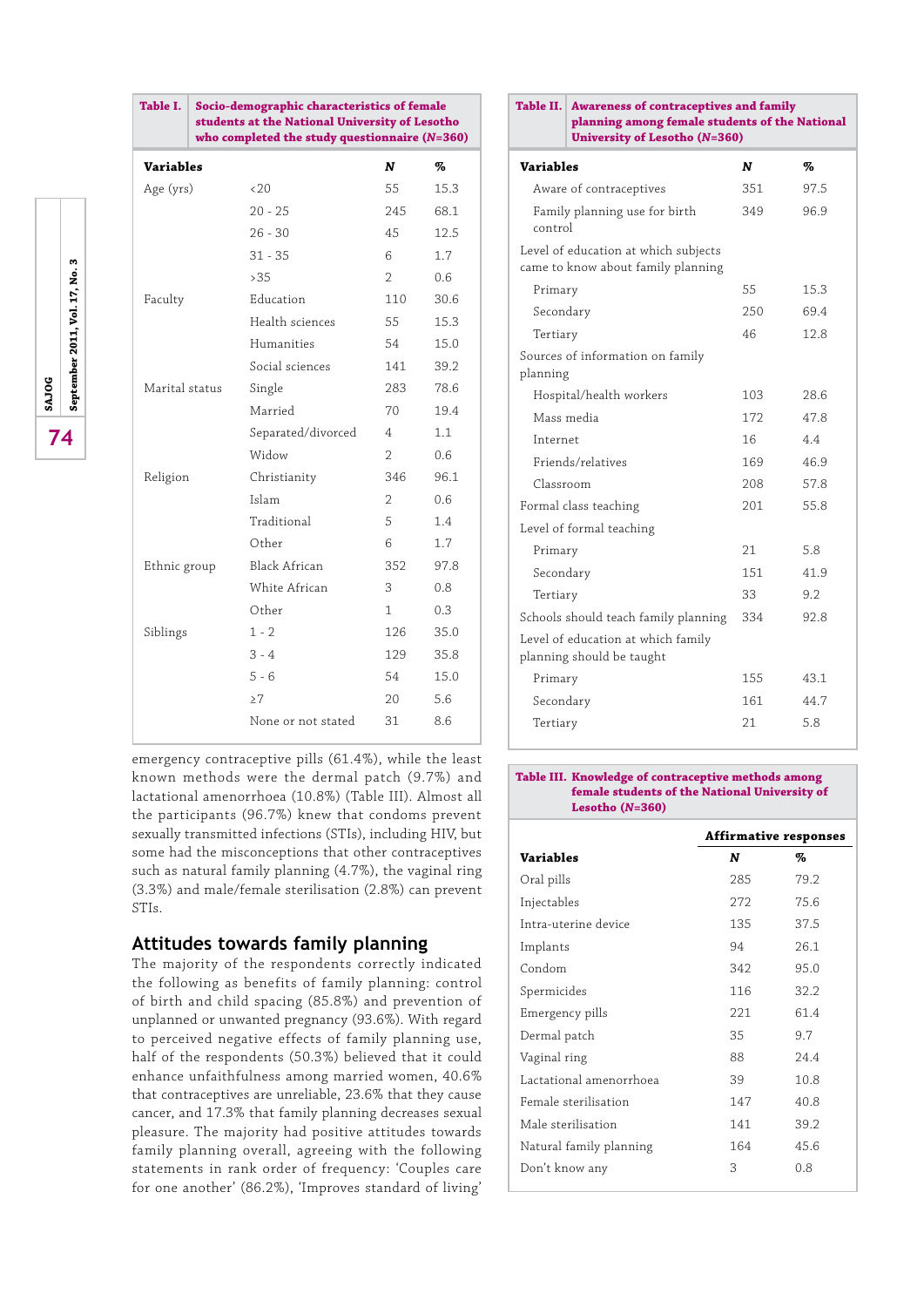(85.7%), 'Protects mother's health' (83.5%), 'Having a happy family' (75.0%), 'Helps mother regain strength' (74.8%), 'Protects children's health' (72.2%), 'Loving with peace' (71.8%), 'Husband loves wife' (70.7%), 'Brings closer relationship' (55.9%), and 'Beauty lasts with few children' (51.5%).

# **Experience of participants with contraceptives and family planning**

The majority of the respondents (55.3%) were currently using a contraceptive method. The condom was the most common, used by 47.2% of all respondents and 78.0% of current contraceptive users. The reasons for use among current family planning users were to prevent pregnancy (43.9%) and to prevent STIs (38.9%) (Table IV). Onethird of respondents (36.7%) were not using any family planning method at the time of the study; of these, 15.2% were not using them because of fear of side-effects of modern contraceptives, 14.4% wanted to get pregnant, and over half were not sexually active (57.6%). Fortytwo of the respondents (11.7%) had discontinued one or another form of contraceptive in the past because of sideeffects of the method used.

# **Access and barriers to family planning services**

About two-thirds of the participants (64.4%) indicated that they could easily access family planning services and 61% that services were always available to most of them. One-third was very satisfied with the services (32.5%) and one-quarter were partially pleased (22.5%). Only a few participants (6.4%) were not happy with the available family planning services. Most (77.8%) indicated that the services were close to them, the closest service centre being within walking distance for 48.1% and a 'taxi drop' for 31.1%. Two-thirds of the respondents (61.9%) were aware of the availability of family planning services on the university campus. Almost half of the respondents (42.2%) used health centres for family planning services, followed by dedicated family planning services (20.8%), public hospitals (10.6%), pharmacies (12.8%) and private hospitals (3.6%).

Thirty of the respondents (8.3%) had been denied services in the past. The common reasons for this were not menstruating at the time of seeking the service, too young to start contraception, not married, too many clients, or arriving late. The majority of those who used family planning services (76.8%) regarded the hours of the services as convenient, but 23.2% did not. Religion was a barrier to use of modern contraceptives or family planning services for 27.2% of respondents. Over half of the respondents (55.6%) had discussed family planning use with their partners before taking part in this study, while 19.7% who were in a relationship had never done so. Some of the reasons given for not discussing family planning with the partner included fear of losing the partner, losing the partner, or partner unwilling to engage in such discussion. Of the respondents 28.9% indicated

#### **Table IV. Experience of contraceptive use among female students of the National University of Lesotho (***N***=360)**

| <b>Variables</b>                         | N             | %    |
|------------------------------------------|---------------|------|
| Currently using contraceptives           | 199           | 55.3 |
| Methods currently used                   |               |      |
| Oral pills                               | 17            | 4.7  |
| Injectables                              | 21            | 5.8  |
| Intra-uterine device                     | $\mathcal{P}$ | 0.6  |
| Implants                                 | 1             | 0.3  |
| Condom                                   | 1.70          | 47.2 |
| Natural family planning                  | 14            | 0.4  |
| Emergency pills                          | 16            | 4.4  |
| Lactational amenorrhea                   | 1             | 0.3  |
| Female sterilisation                     | 0             | 0    |
| Male sterilisation                       | 1             | 0.3  |
| Dermal patch                             | $\Omega$      | 0    |
| Vaginal ring                             | 0             | 0    |
| Other methods                            |               |      |
| Contraceptives used to                   | 3             | 0.8  |
| Prevent pregnancy                        | 158           | 43.9 |
| Prevent STIs/HIV                         | 140           | 38.9 |
| Enhance sexual performance               | 4             | 1.1  |
| Treat gynaecological conditions          | 3             | 0.8  |
| Reasons for non-current use              |               |      |
| Afraid of side-effect                    | 20            | 15.2 |
| Desire pregnancy                         | 19            | 14.4 |
| Feel can't get pregnant                  | 7             | 5.3  |
| Not active sexually                      | 76            | 57.6 |
| Prevent pregnancy by                     | 10            | 7.6  |
| other means                              |               |      |
| Discontinued use because of side-effects | 42            | 11.7 |

that their family supported their use of family planning and 16.4% that the family did not. Over half of the participants (52.5%) considered that the costs of family planning services were acceptable, but it was slightly too expensive or too expensive for 19.2% (Table V).

# **Socio-demographic characteristics and contraceptive use**

Chi-square analysis showed that age, number of siblings, religion as a barrier to contraceptive use and having been formally taught about family planning at school were not significantly associated with current contraceptive use. However, married women had a more positive attitude towards current modern contraceptive use than unmarried women (Table VI).

Furthermore, there was found to be a significant association between having been taught about family planning and the belief that it causes cancer ( $\chi^2$ =8.85, *p*=0.0029).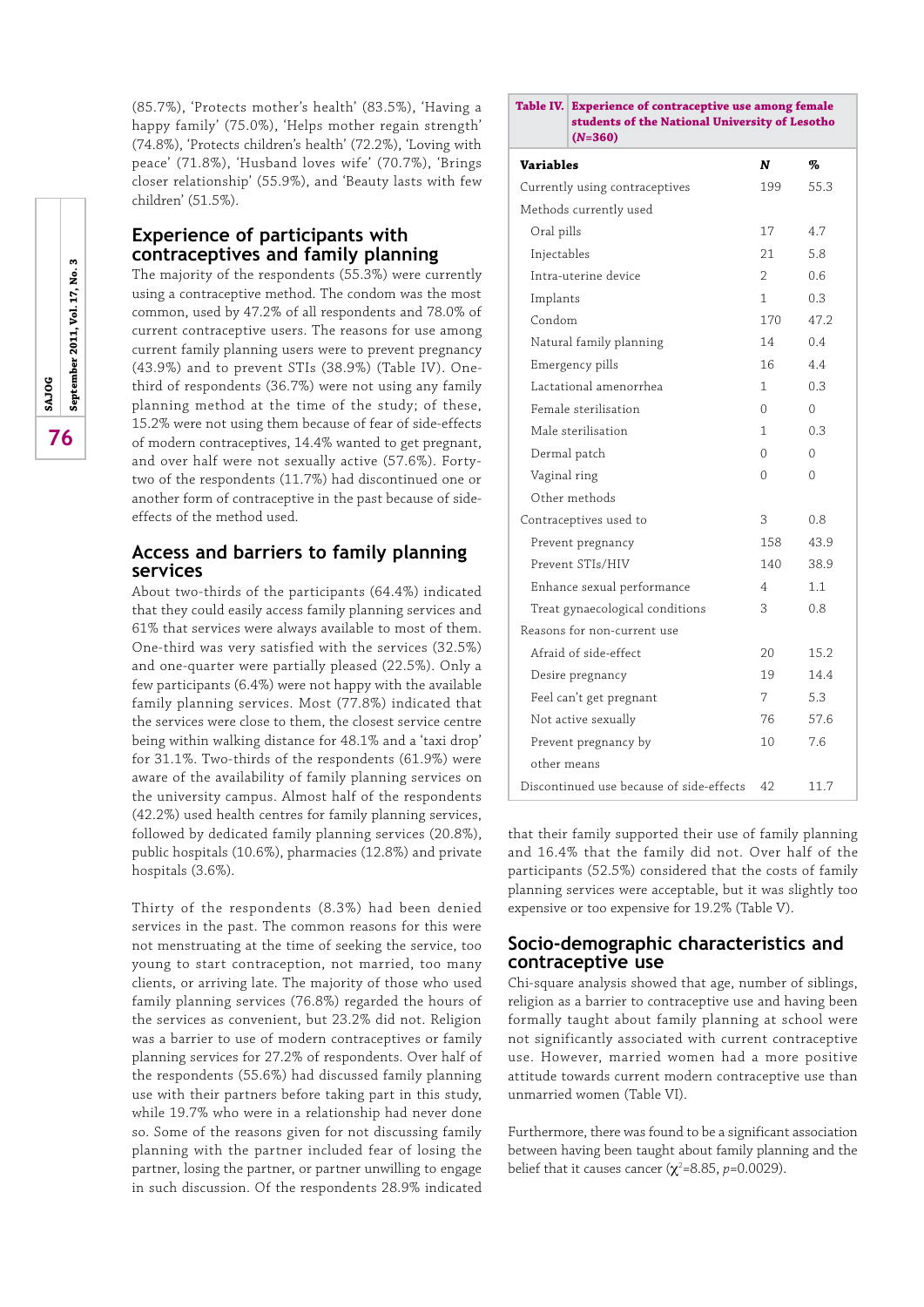| Table V.                 | Barriers to effective access and use of family<br>planning services among female students of the<br><b>National University of Lesotho (N=360)</b> |     |      |  |
|--------------------------|---------------------------------------------------------------------------------------------------------------------------------------------------|-----|------|--|
| <b>Variables</b>         |                                                                                                                                                   | N   | ‰    |  |
|                          | Denied FP services                                                                                                                                |     |      |  |
| Yes                      |                                                                                                                                                   | 30  | 8.3  |  |
|                          | Religion as a barrier                                                                                                                             |     |      |  |
| Yes                      |                                                                                                                                                   | 98  | 27.2 |  |
|                          | Discuss FP with partner                                                                                                                           |     |      |  |
| Yes                      |                                                                                                                                                   | 200 | 55.6 |  |
|                          | Partner agree use of FP                                                                                                                           |     |      |  |
| Yes                      |                                                                                                                                                   | 186 | 51.7 |  |
|                          | Family support use                                                                                                                                |     |      |  |
| Yes                      |                                                                                                                                                   | 104 | 28.9 |  |
|                          | Money as hindrance                                                                                                                                |     |      |  |
| Yes                      |                                                                                                                                                   | 51  | 14.2 |  |
| Cost of services         |                                                                                                                                                   |     |      |  |
|                          | Too expensive                                                                                                                                     | 29  | 8.1  |  |
|                          | Little expensive                                                                                                                                  | 40  | 11.1 |  |
| Acceptable               |                                                                                                                                                   | 189 | 52.5 |  |
| Don't know               |                                                                                                                                                   | 96  | 26.7 |  |
| $FP = family planning$ . |                                                                                                                                                   |     |      |  |

# **Sexual activity and unmet contraceptive need**

Of the 360 respondents, 76 were not sexually active. Of the 284 sexually active respondents, 199 were currently using a form of family planning and 19 wanted to become pregnant. There were therefore 65 sexually active respondents who were not on any form of contraceptive and did not want to become pregnant, giving an unmet contraceptive need of 24.9%.

# **Discussion**

The level of awareness of family planning in this sample of university students was high (98.3%). This finding was similar to (though not comparable to) that in a general population sample from the Lesotho Demographic Health Survey of 2004, $^7$  which showed that about 97% of women aged 15 - 49 years knew about at least one contraceptive method. However, a high level of contraceptive awareness does not always equate with good knowledge.<sup>16,17</sup> Over two-thirds of the study respondents (71.2%) had come to know about family planning during their secondary school education, and this agrees with some previous findings.<sup>12</sup> The majority of the respondents (93.3%) felt that family planning should be taught formally in schools as part of the academic curriculum. Secondary school may be the most appropriate academic level for formal teaching about

**Table VI. Association between socio-demographic factors and attitude to current use of modern contraceptive methods (***N***=360)**

|                              | Attitude to current use of<br>modern contraceptives |           | Chi-square |                 |  |
|------------------------------|-----------------------------------------------------|-----------|------------|-----------------|--|
| <b>Variables</b>             | Positive $(N (\%))$ Negative $(N (\%))$             |           | value      | <i>p</i> -value |  |
| Age (yrs)                    |                                                     |           |            |                 |  |
| $\geq$ 23                    | 77(61.1)                                            | 49 (38.9) |            |                 |  |
| ≤22                          | 115(59.0)                                           | 80 (41.0) | 0.15       | 0.7029          |  |
| Total                        | 192                                                 | 129       |            |                 |  |
| Marital status               |                                                     |           |            |                 |  |
| Married                      | 50 (74.6)                                           | 17 (25.4) |            |                 |  |
| Not married                  | 146 (57.0)                                          | 110(43.0) | 6.89       | 0.0087          |  |
| Total                        | 196                                                 | 110       |            |                 |  |
| No. of siblings              |                                                     |           |            |                 |  |
| $\leq$ 4                     | 136 (58.6)                                          | 96 (41.4) |            |                 |  |
| $\geq 5$                     | 46 (64.8)                                           | 25 (35.2) | 0.86       | 0.3531          |  |
| Total                        | 182                                                 | 121       |            |                 |  |
| Religion against modern      |                                                     |           |            |                 |  |
| contraceptives               |                                                     |           |            |                 |  |
| Against                      | 55 (63.2)                                           | 32 (36.8) |            |                 |  |
| Not against                  | 96 (60.4)                                           | 63 (39.6) | 0.19       | 0.6617          |  |
| Total                        | 151                                                 | 95        |            |                 |  |
| Formerly taught FP at school |                                                     |           |            |                 |  |
| Taught                       | 116 (62.4)                                          | 70 (37.7) |            |                 |  |
| Not taught                   | 81 (57.5)                                           | 60 (42.6) | 0.81       | 0.3681          |  |
| Total                        | 197                                                 | 130       |            |                 |  |
| $FP = family planning$ .     |                                                     |           |            |                 |  |
|                              |                                                     |           |            |                 |  |

September 2011, Vol. 17, No. 3 **SAJOG 77 September 2011, Vol. 17, No. 3 SAJOG** 77